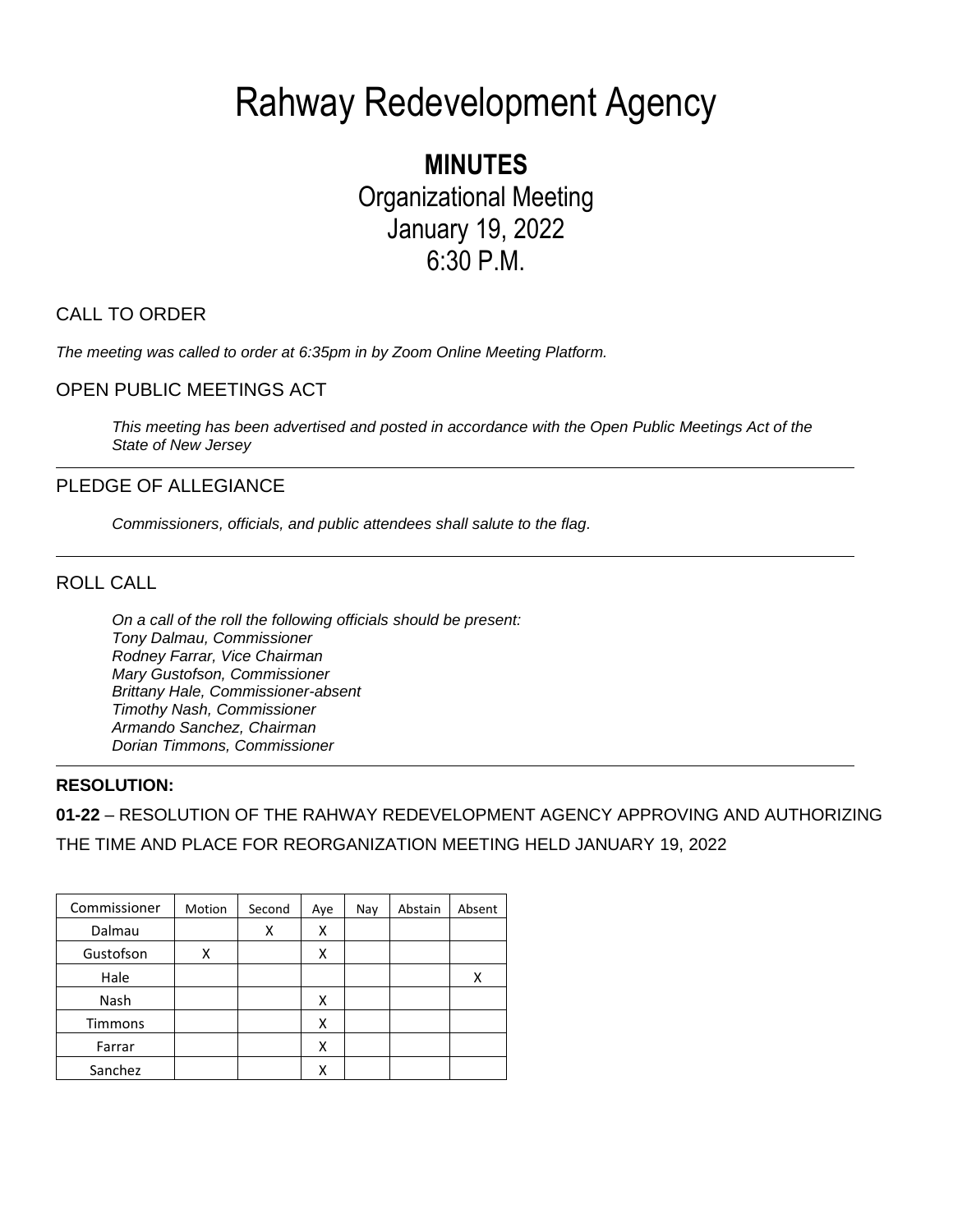# **ELECTIONS**:

# *Election of Chairman for the Rahway Redevelopment Agency*

| Commissioner   | Motion | Second | Aye | Nay | Abstain | Absent |
|----------------|--------|--------|-----|-----|---------|--------|
| Dalmau         |        |        | Χ   |     |         |        |
| Gustofson      |        | x      | x   |     |         |        |
| Hale           |        |        |     |     |         | Χ      |
| Nash           |        |        | x   |     |         |        |
| <b>Timmons</b> |        |        | х   |     |         |        |
| Farrar         | х      |        | х   |     |         |        |
| Sanchez        |        |        | x   |     |         |        |

*Election of Vice Chairman for the Rahway Redevelopment Agency*

| Commissioner | Motion | Second | Aye | Nay | Abstain | Absent |
|--------------|--------|--------|-----|-----|---------|--------|
| Dalmau       |        |        | Χ   |     |         |        |
| Gustofson    |        |        | Χ   |     |         |        |
| Hale         |        |        |     |     |         |        |
| Nash         |        |        | x   |     |         |        |
| Timmons      |        | x      | Χ   |     |         |        |
| Farrar       |        |        | Χ   |     |         |        |
| Sanchez      |        |        | х   |     |         |        |

# **APPROVAL OF MINUTES**:

The minutes of the following meetings shall be moved, seconded, and then adopted by roll call vote: December 8, 2021 Regular meeting.

| Commissioner | Motion | Second | Aye | Nay | Abstain | Absent |
|--------------|--------|--------|-----|-----|---------|--------|
| Dalmau       |        |        | Χ   |     |         |        |
| Gustofson    |        | х      | х   |     |         |        |
| Hale         |        |        |     |     |         |        |
| Nash         | Χ      |        | Χ   |     |         |        |
| Timmons      |        |        | х   |     |         |        |
| Farrar       |        |        |     |     | x       |        |
| Sanchez      |        |        |     |     |         |        |

# **COMMENTS FROM THE PUBLIC**:

No comments from the public.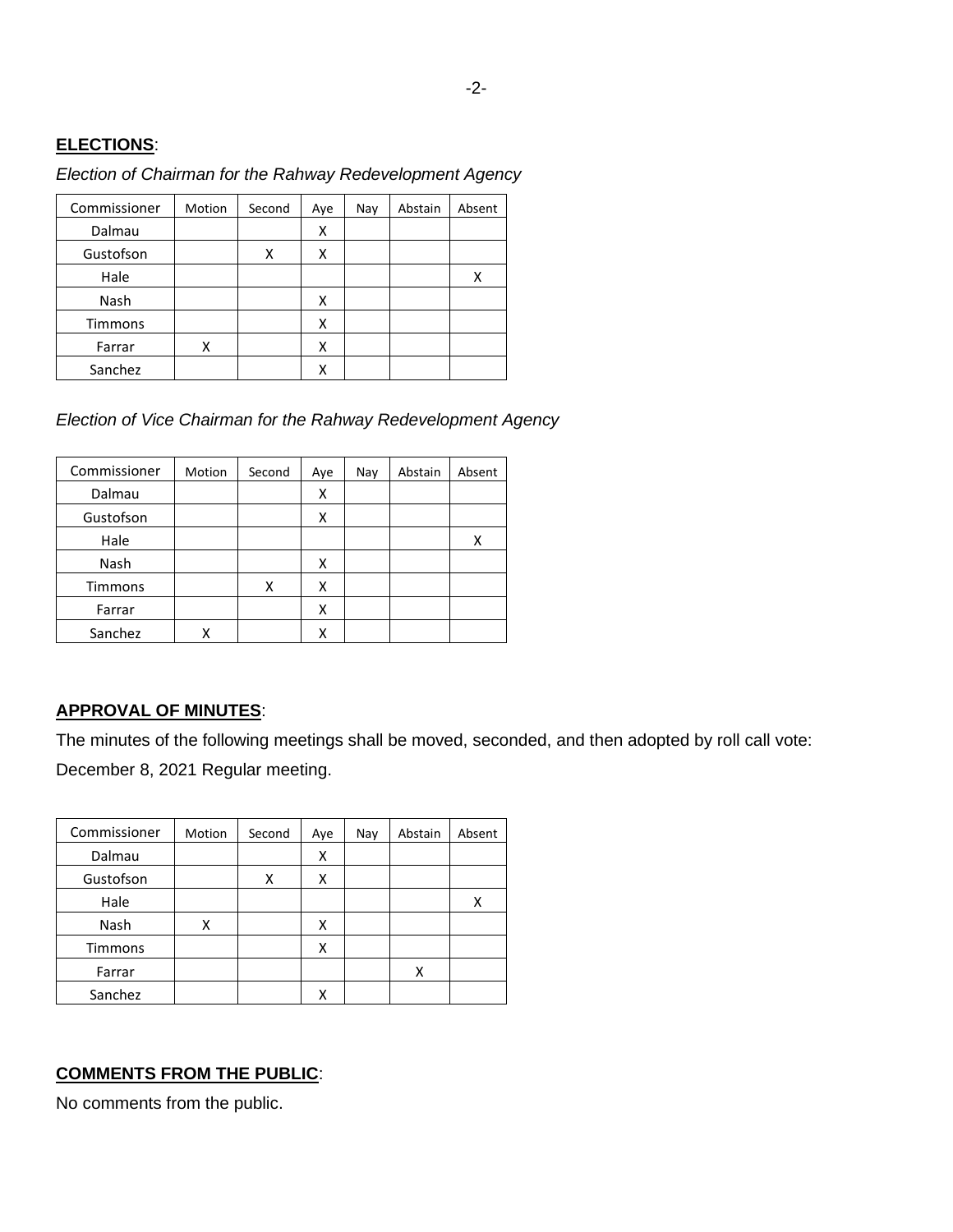#### **RESOLUTIONS:**

**02-22** – RESOLUTION APPOINTING SECRETARY OF RAHWAY REDEVELOPMENT AGENCY

| Commissioner | Motion | Second | Aye | Nay | Abstain | Absent |
|--------------|--------|--------|-----|-----|---------|--------|
| Dalmau       |        |        | х   |     |         |        |
| Gustofson    |        |        | Χ   |     |         |        |
| Hale         |        |        |     |     |         | х      |
| Nash         |        | Χ      | х   |     |         |        |
| Timmons      | χ      |        | x   |     |         |        |
| Farrar       |        |        | Χ   |     |         |        |
| Sanchez      |        |        |     |     |         |        |

**03-22** – RESOLUTION APPROVING AND AUTHORIZING THE TIME AND PLACE OF REGULAR MEETINGS FOR FEBRUARY 2022 THROUGH DECEMBER 2022

| Commissioner | Motion | Second | Aye | Nay | Abstain | Absent |
|--------------|--------|--------|-----|-----|---------|--------|
| Dalmau       |        |        | х   |     |         |        |
| Gustofson    |        |        | Χ   |     |         |        |
| Hale         |        |        |     |     |         | х      |
| Nash         |        | x      | х   |     |         |        |
| Timmons      | χ      |        | Χ   |     |         |        |
| Farrar       |        |        | х   |     |         |        |
| Sanchez      |        |        | x   |     |         |        |

#### **04-22** – RESOLUTION AUTHORIZING LEGAL DEPOSITORIES FOR PUBLIC MONIES

| Commissioner | Motion | Second | Aye | Nay | Abstain | Absent |
|--------------|--------|--------|-----|-----|---------|--------|
| Dalmau       |        |        | х   |     |         |        |
| Gustofson    |        |        | X   |     |         |        |
| Hale         |        |        |     |     |         |        |
| Nash         |        | x      | x   |     |         |        |
| Timmons      | х      |        | Χ   |     |         |        |
| Farrar       |        |        | Χ   |     |         |        |
| Sanchez      |        |        | χ   |     |         |        |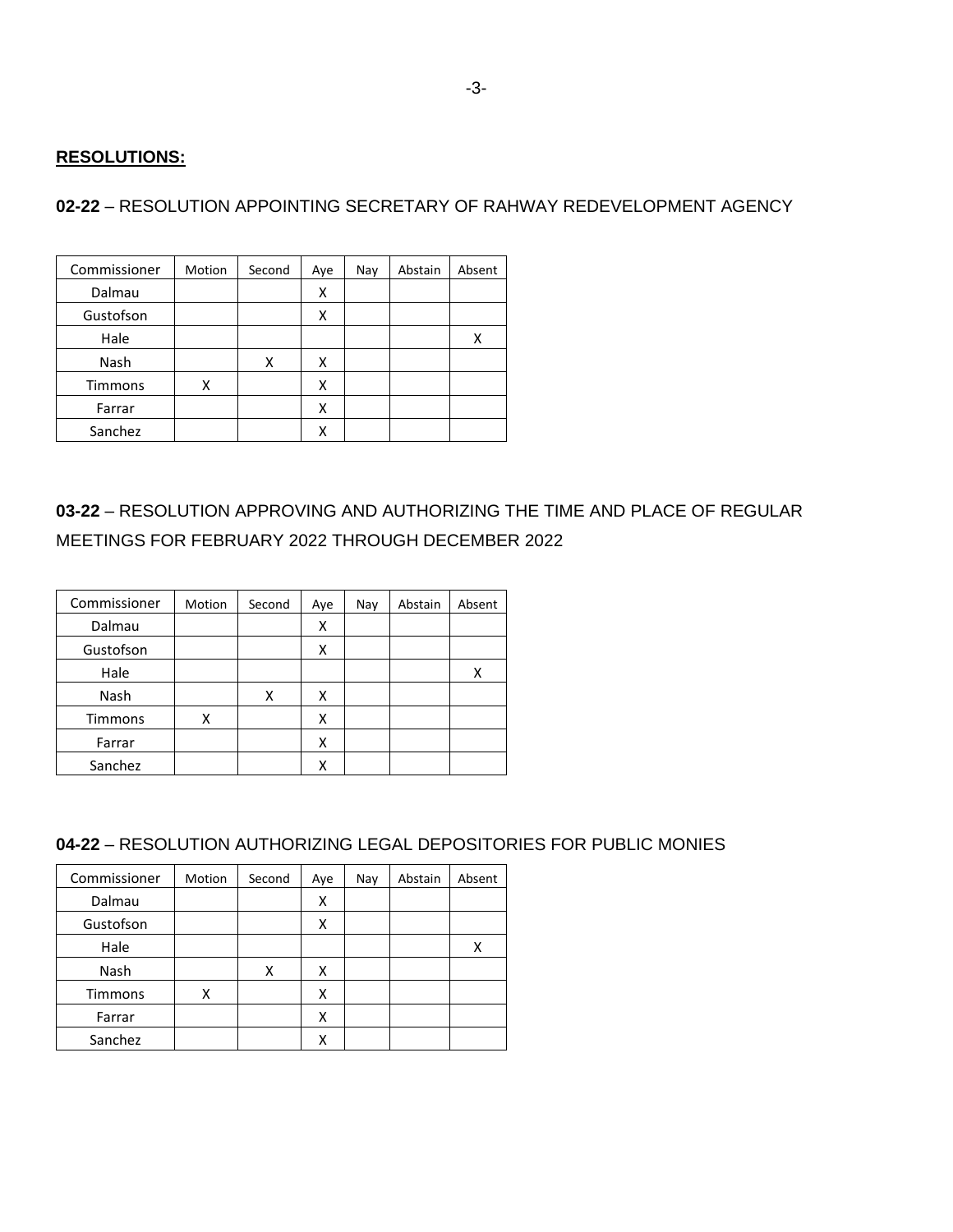#### **05-22** – RESOLUTION AUTHORIZING CASH MANAGEMENT PLAN

| Commissioner | Motion | Second | Aye | Nay | Abstain | Absent |
|--------------|--------|--------|-----|-----|---------|--------|
| Dalmau       |        |        | х   |     |         |        |
| Gustofson    |        |        | x   |     |         |        |
| Hale         |        |        |     |     |         | Χ      |
| Nash         |        | x      | х   |     |         |        |
| Timmons      | χ      |        | x   |     |         |        |
| Farrar       |        |        | Χ   |     |         |        |
| Sanchez      |        |        | х   |     |         |        |

#### **06-22** – RESOLUTION AUTHORIZING LEGAL NEWSPAPERS

| Commissioner | Motion | Second | Aye | Nay | Abstain | Absent |
|--------------|--------|--------|-----|-----|---------|--------|
| Dalmau       |        |        | Χ   |     |         |        |
| Gustofson    |        |        | Χ   |     |         |        |
| Hale         |        |        |     |     |         |        |
| Nash         |        | х      | x   |     |         |        |
| Timmons      | х      |        | Χ   |     |         |        |
| Farrar       |        |        | х   |     |         |        |
| Sanchez      |        |        | х   |     |         |        |

**07-22** – RESOLUTION APPROVING A PROFESSIONAL SERVICES CONTRACT TO RAINONE COUGHLIN MICHELLO TO PROVIDE LEGAL SERVICES FOR RAHWAY REDEVELOPMENT AGENCY

| Commissioner | Motion | Second | Aye | Nay | Abstain | Absent |
|--------------|--------|--------|-----|-----|---------|--------|
| Dalmau       |        |        | х   |     |         |        |
| Gustofson    |        |        | Χ   |     |         |        |
| Hale         |        |        |     |     |         | Χ      |
| Nash         |        | х      | Χ   |     |         |        |
| Timmons      | x      |        | х   |     |         |        |
| Farrar       |        |        | Χ   |     |         |        |
| Sanchez      |        |        | х   |     |         |        |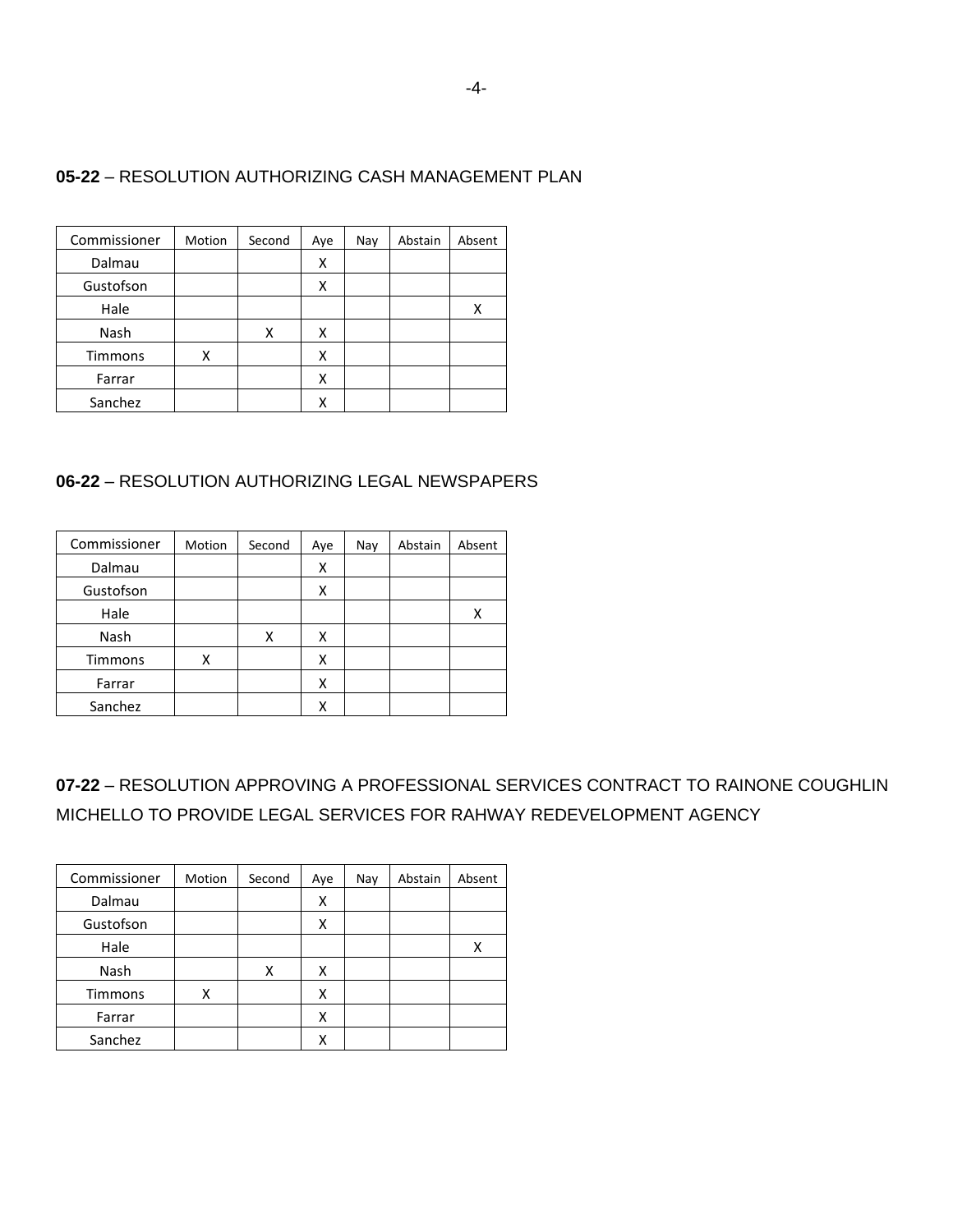**08-22** – RESOLUTION APPROVING A PROFESSIONAL SERVICES CONTRACT TO T&M ASSOCIATES FOR ENVIRONMENTAL SERVICES FOR RAHWAY REDEVELOPMENT AGENCY

| Commissioner | Motion | Second | Aye | Nay | Abstain | Absent |
|--------------|--------|--------|-----|-----|---------|--------|
| Dalmau       |        |        | x   |     |         |        |
| Gustofson    |        |        | х   |     |         |        |
| Hale         |        |        |     |     |         |        |
| Nash         |        | х      | x   |     |         |        |
| Timmons      | х      |        | Χ   |     |         |        |
| Farrar       |        |        | X   |     |         |        |
| Sanchez      |        |        | х   |     |         |        |

**09-22** – RESOLUTION APPROVING A PROFESSIONAL SERVICES CONTRACT TO HEYER GRUEL & ASSOCIATES FOR PROFESSIONAL PLANNING SERVICES FOR RAHWAY REDEVELOPMENT AGENCY

| Commissioner   | Motion | Second | Aye | Nay | Abstain | Absent |
|----------------|--------|--------|-----|-----|---------|--------|
| Dalmau         |        |        | Χ   |     |         |        |
| Gustofson      |        |        | Χ   |     |         |        |
| Hale           |        |        |     |     |         | x      |
| Nash           |        | x      | x   |     |         |        |
| <b>Timmons</b> | х      |        | Χ   |     |         |        |
| Farrar         |        |        | χ   |     |         |        |
| Sanchez        |        |        | х   |     |         |        |

**10-22** – RESOLUTION APPROVING A PROFESSIONAL SERVICES CONTRACT TO COLLIERS ENGINEERING & DESIGN, INC. TO PROVIDE GENERAL ENGINEERING SERVICES FOR RAHWAY REDEVELOPMENT AGENCY

| Commissioner | Motion | Second | Aye | Nay | Abstain | Absent |
|--------------|--------|--------|-----|-----|---------|--------|
| Dalmau       |        |        | х   |     |         |        |
| Gustofson    |        |        | х   |     |         |        |
| Hale         |        |        |     |     |         |        |
| Nash         |        | х      | x   |     |         |        |
| Timmons      | Χ      |        | х   |     |         |        |
| Farrar       |        |        | х   |     |         |        |
| Sanchez      |        |        | х   |     |         |        |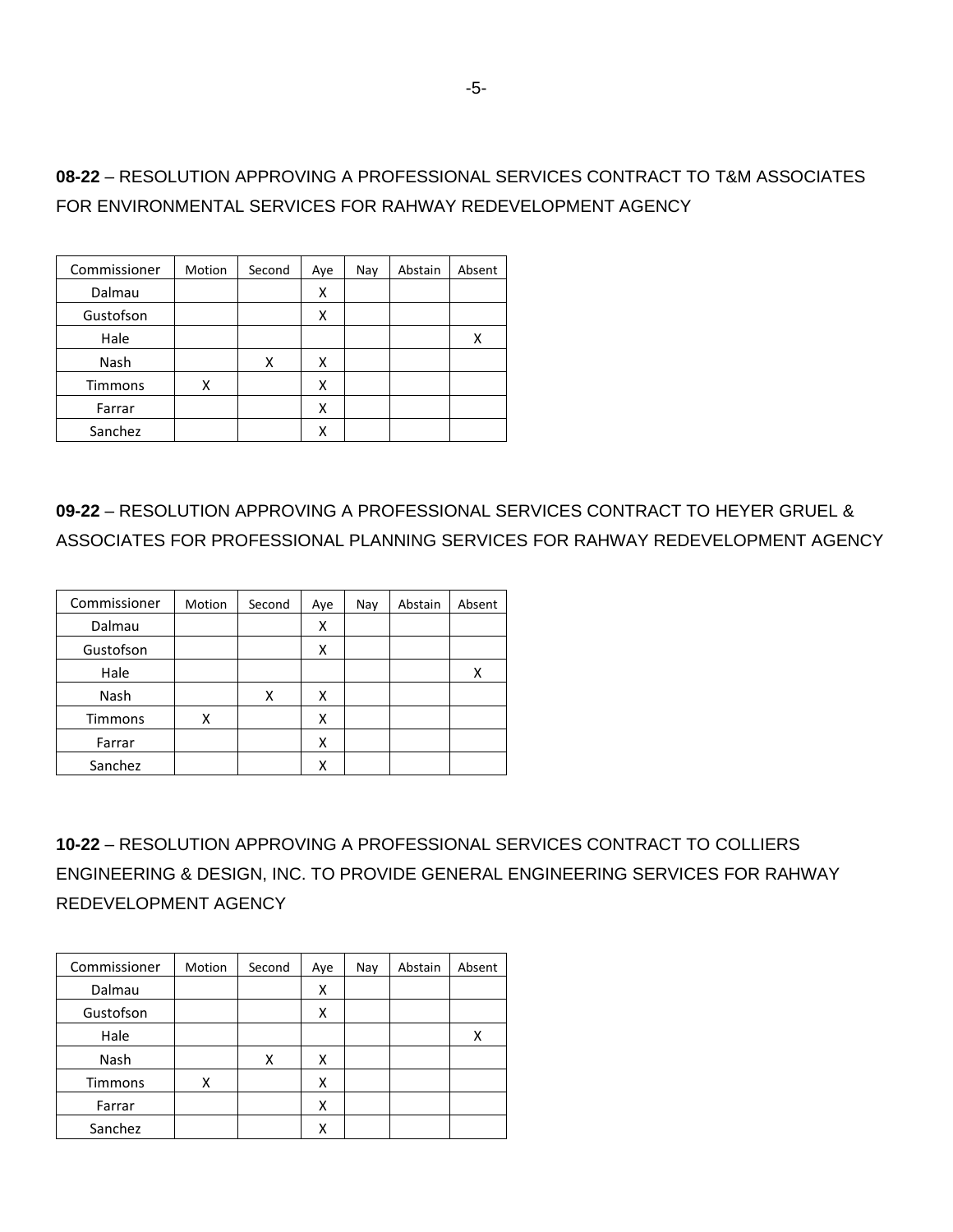# **11-22** – RESOLUTION APPROVING A PROFESSIONAL SERVICES CONTRACT LERCH, VINCI & HIGGINS, LLP AS AUDITOR/FINANCIAL ADVISOR FOR RAHWAY REDEVELOPMENT AGENCY

| Commissioner | Motion | Second | Aye | Nay | Abstain | Absent |
|--------------|--------|--------|-----|-----|---------|--------|
| Dalmau       |        |        | x   |     |         |        |
| Gustofson    |        |        | Χ   |     |         |        |
| Hale         |        |        |     |     |         |        |
| Nash         |        | Χ      | x   |     |         |        |
| Timmons      | χ      |        | х   |     |         |        |
| Farrar       |        |        | x   |     |         |        |
| Sanchez      |        |        | х   |     |         |        |

**12-22** – RESOLUTION APPROVING A PROFESSIONAL SERVICES CONTRACT TO NW FINANCIAL GROUP TO PROVIDE FINANCIAL ADVISORY SERVICES FOR RAHWAY REDEVELOPMENT AGENCY

| Commissioner | Motion | Second | Aye | Nay | Abstain | Absent |
|--------------|--------|--------|-----|-----|---------|--------|
| Dalmau       |        |        | Χ   |     |         |        |
| Gustofson    |        |        | X   |     |         |        |
| Hale         |        |        |     |     |         | Χ      |
| Nash         |        | x      | x   |     |         |        |
| Timmons      | x      |        | Χ   |     |         |        |
| Farrar       |        |        | x   |     |         |        |
| Sanchez      |        |        | х   |     |         |        |

**13-22** – RESOLUTION APPROVING TWO FIRMS TO PROVIDE BOND COUNSEL SERVICES AS NEEDED FOR RAHWAY REDEVELOPMENT AGENCY

| Commissioner   | Motion | Second | Aye | Nay | Abstain | Absent |
|----------------|--------|--------|-----|-----|---------|--------|
| Dalmau         |        |        | х   |     |         |        |
| Gustofson      |        |        | Χ   |     |         |        |
| Hale           |        |        |     |     |         | Χ      |
| Nash           |        | х      | x   |     |         |        |
| <b>Timmons</b> | х      |        | Χ   |     |         |        |
| Farrar         |        |        | Χ   |     |         |        |
| Sanchez        |        |        | x   |     |         |        |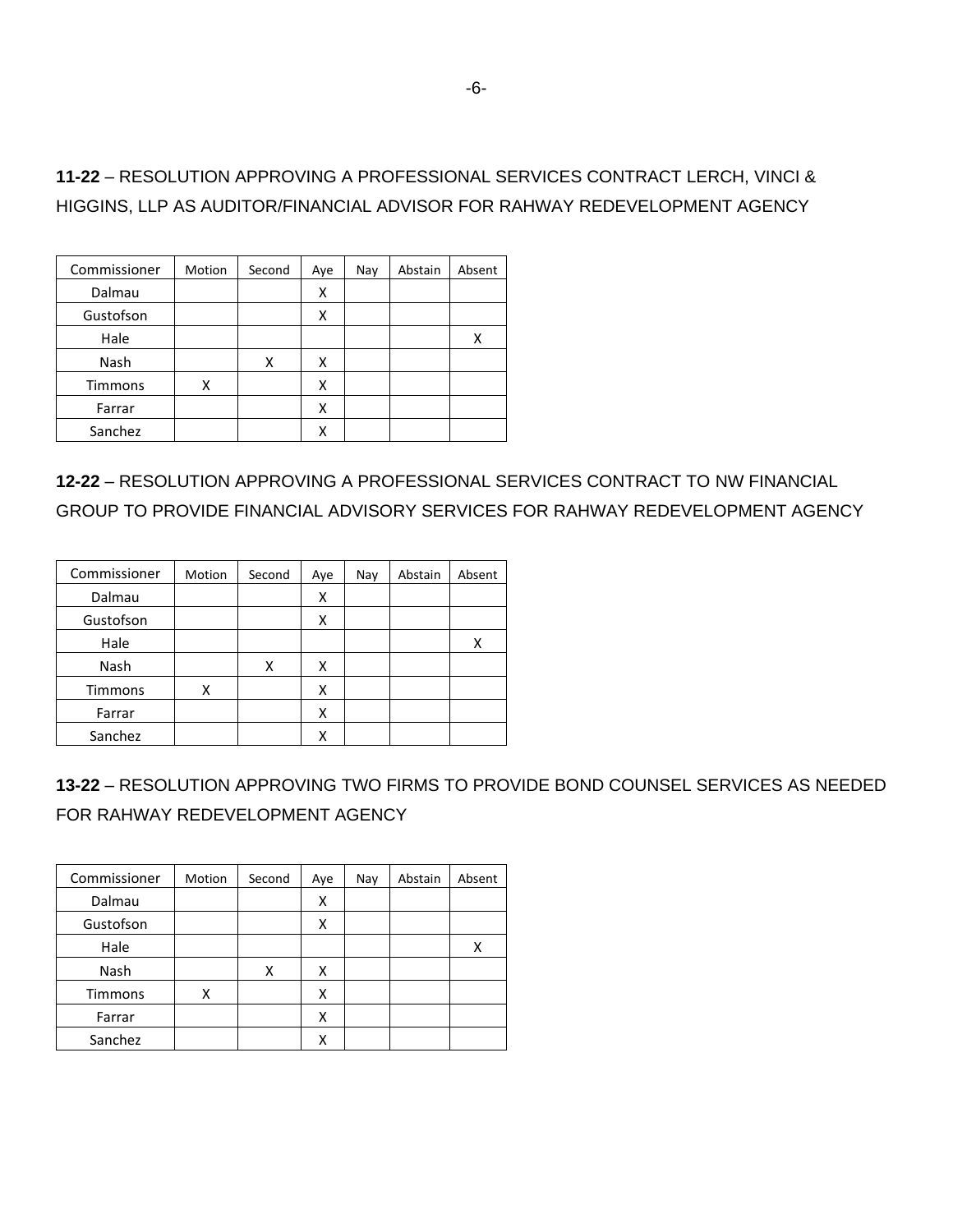# **14-22** – RESOLUTION APPROVING MCMANIMON SCOTLAND & BAUMANN, LLC PROVIDE LEGAL SERVICES AS NEEDED IN THE EVENT OF CONFLICTS OF INTEREST AND/OR SPECIAL LITIGATION MATTERS FOR RAHWAY REDEVELOPMENT AGENCY

| Commissioner | Motion | Second | Aye | Nay | Abstain | Absent |
|--------------|--------|--------|-----|-----|---------|--------|
| Dalmau       |        |        | х   |     |         |        |
| Gustofson    |        |        | Χ   |     |         |        |
| Hale         |        |        |     |     |         |        |
| Nash         |        | х      | x   |     |         |        |
| Timmons      | х      |        | Χ   |     |         |        |
| Farrar       |        |        | Χ   |     |         |        |
| Sanchez      |        |        | χ   |     |         |        |

**15-22** – RESOLUTION APPROVING A SERVICES CONTRACT TO LANDOLFI & ASSOCIATES GOVERNMENT SOLUTIONS CORPORATION FOR CONSULTANT SERVICES FOR RAHWAY REDEVELOPMENT AGENCY

| Commissioner | Motion | Second | Aye | Nay | Abstain | Absent |
|--------------|--------|--------|-----|-----|---------|--------|
| Dalmau       |        |        | Χ   |     |         |        |
| Gustofson    |        |        | Χ   |     |         |        |
| Hale         |        |        |     |     |         | x      |
| Nash         |        | x      | Χ   |     |         |        |
| Timmons      | Χ      |        | Χ   |     |         |        |
| Farrar       |        |        | х   |     |         |        |
| Sanchez      |        |        | х   |     |         |        |

| 16-22 – RESOLUTION OF THE BOARD OF COMMISSIONERS OF RAHWAY REDEVELOPMENT AGENCY |  |
|---------------------------------------------------------------------------------|--|
| APPROVING A TEMPORARY BUDGET                                                    |  |

| Commissioner | Motion | Second | Aye | Nay | Abstain | Absent |
|--------------|--------|--------|-----|-----|---------|--------|
| Dalmau       |        |        | Χ   |     |         |        |
| Gustofson    |        |        | Χ   |     |         |        |
| Hale         |        |        |     |     |         |        |
| Nash         |        | х      | x   |     |         |        |
| Timmons      | χ      |        | х   |     |         |        |
| Farrar       |        |        | х   |     |         |        |
| Sanchez      |        |        |     |     |         |        |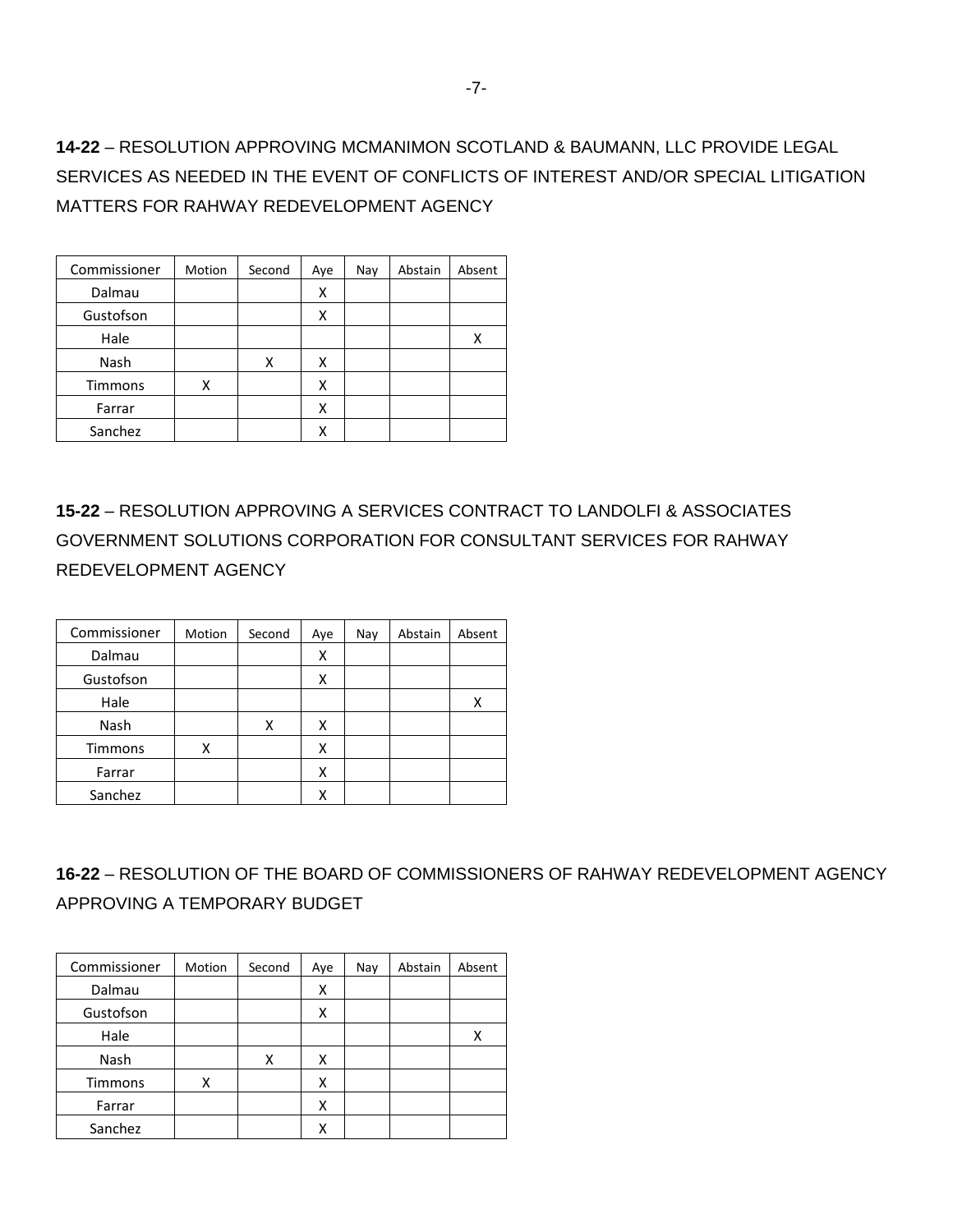**NEW BUSINESS**: No new business.

**TREASURER'S REPORT**: Frank Ruggiero, RRA Treasurer, updated commissioners on the November Treasurer's report.

| Commissioner | Motion | Second | Aye | Nay | Abstain | Absent |
|--------------|--------|--------|-----|-----|---------|--------|
| Dalmau       |        |        | x   |     |         |        |
| Gustofson    | х      |        | Χ   |     |         |        |
| Hale         |        |        |     |     |         |        |
| Nash         |        | x      | x   |     |         |        |
| Timmons      |        |        | Χ   |     |         |        |
| Farrar       |        |        | X   |     |         |        |
| Sanchez      |        |        | х   |     |         |        |

**ENGINEERING REPORT**: Jackie Dirmann of Colliers Engineering and Design, presented her report verbally.

| Commissioner   | Motion | Second | Aye | Nay | Abstain | Absent |
|----------------|--------|--------|-----|-----|---------|--------|
| Dalmau         | Χ      |        | Χ   |     |         |        |
| Gustofson      |        |        | Χ   |     |         |        |
| Hale           |        |        |     |     |         |        |
| Nash           |        |        | x   |     |         |        |
| <b>Timmons</b> |        | х      | x   |     |         |        |
| Farrar         |        |        | х   |     |         |        |
| Sanchez        |        |        |     |     |         |        |

**EXECUTIVE DIRECTOR'S REPORT**: Director Landolfi's report was held for Closed Session.

#### **COMMISSIONER'S COMMENTS**:

No Commissioner comments.